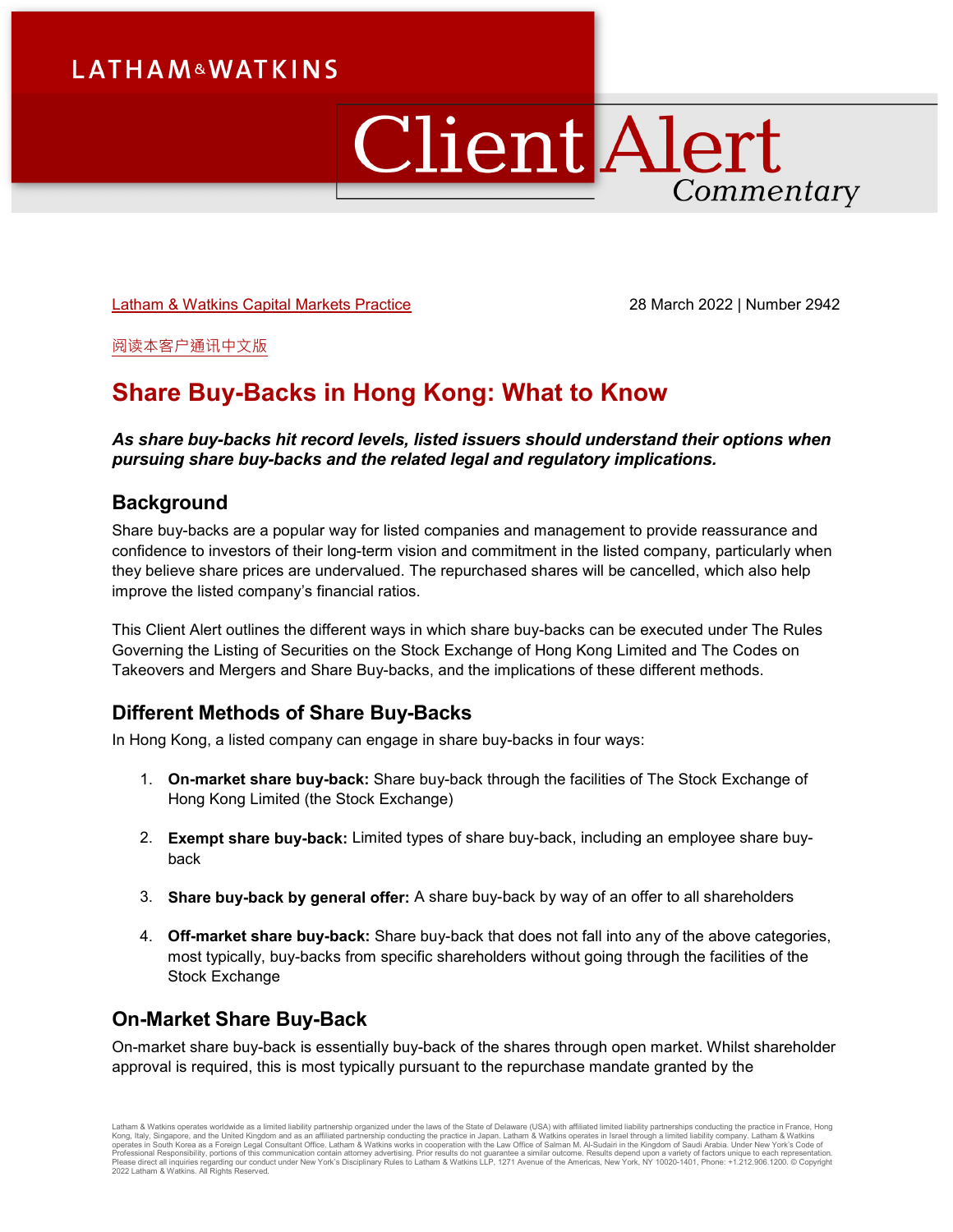shareholders at its annual general meeting to repurchase shares up to a maximum of 10% of shares in issue (the Repurchase Mandate).

Listed companies should note that a number of restrictions apply to on-market share buy-back, including:

- The purchase price cannot be higher by 5% or more than the average closing market price for the five preceding trading days on which its shares were traded on the Stock Exchange.
- On-market purchases of shares must be for cash and settlement otherwise than in accordance with the trading rules of the Stock Exchange.
- The listed company must not knowingly purchase its shares from a core connected person and a core connected person shall not knowingly sell shares to the listed company.
- The listed company must procure that any broker appointed by it to effect the purchase of its shares shall disclose to the Stock Exchange such information about purchases made on its behalf as the Stock Exchange may require.
- The listed company must not make any on-market purchases at any time after inside information has come to its knowledge, until that information is publicly available. In particular, the listed company shall not make any on-market purchases of its shares during the regulatory blackout periods.<sup>[1](#page-6-0)</sup>
- The listed company must not make any on-market purchases if that purchase would result in the public float of its shares falling below the relevant prescribed minimum percentage for the listed company as determined by the Stock Exchange at the time of its listing.
- The listed company must not make new issue of shares or announce a proposed new issue of shares for a period of 30 days after it has made any purchase of its shares.

On-market share buy-back is the most commonly used execution mechanism for share buy-backs as the repurchase mandate has already been pre-approved by the shareholders, and therefore execution can be done on a swift basis. However, this is subject to the timing, pricing and other restrictions outlined above. The listed company must also file reports to the Stock Exchange no later than 30 minutes prior to commencement of pre-opening trading session on the next business day. There is also an annual cap of 10% of the then existing issued share capital at the time such repurchase mandate was approved at the general meeting which can be authorized under the repurchase mandate.

### **Share Buy-Back by General Offer**

Share buy-back by general offer is essentially an offer made to all shareholders of the listed company. The process involves a number of formalities and extensive documentation, including, but not limited to:

- The offer requires approval by independent shareholders by ordinary resolution in an extraordinary general meeting convened by a notice accompanied by the offer document.
- The listed company is required to form a committee (Independent Board Committee) comprising all non-executive directors of the listed company who have no direct or indirect interest in the proposed repurchase to advise the independent shareholders in respect of the proposed repurchase.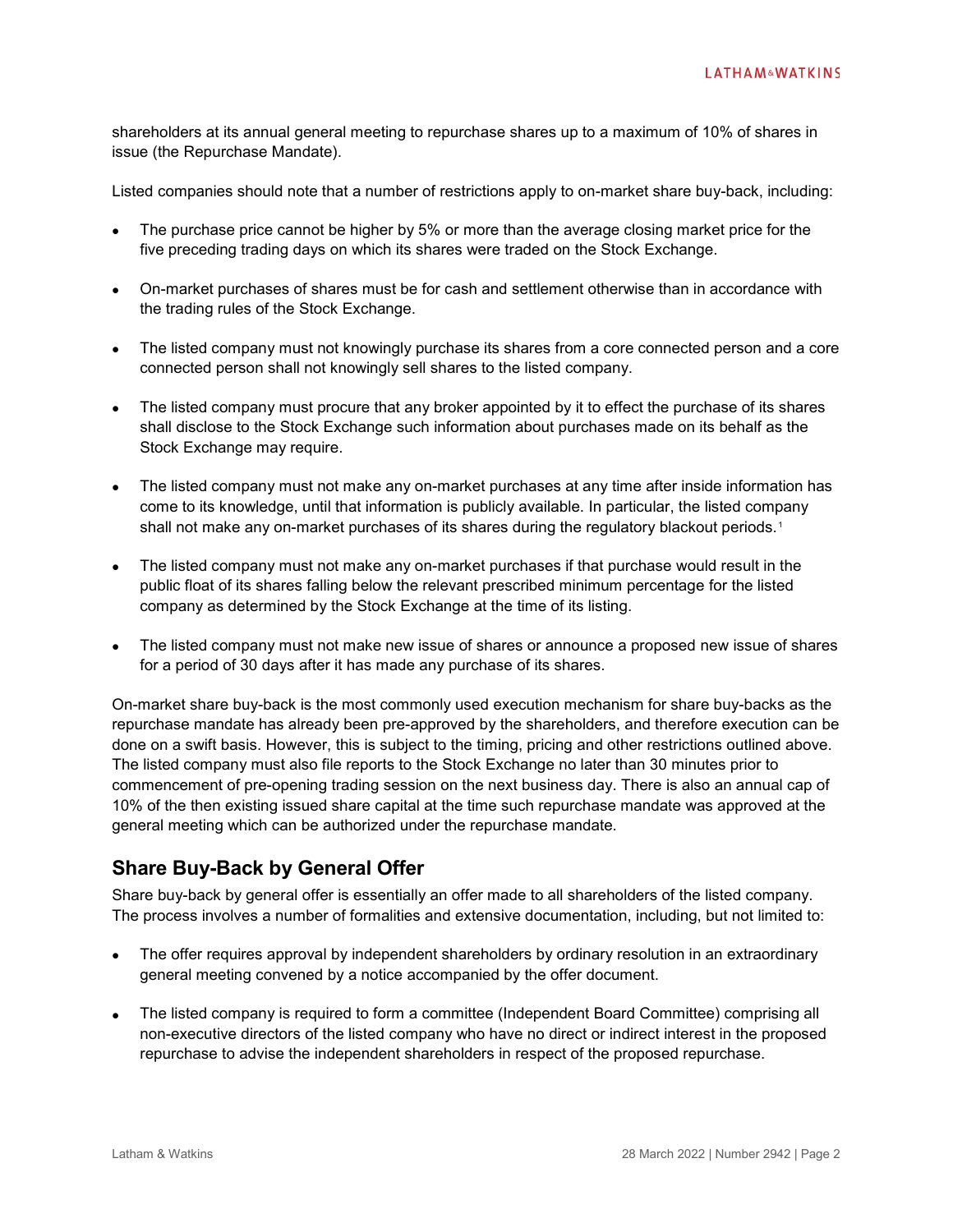- The listed company is required to appoint an independent financial adviser to advise the Independent Board Committee in connection with the proposed repurchase, in particular, as to the fairness and reasonableness of the terms of the proposed repurchase and as to voting by the independent shareholders.
- Financial adviser is required to provide a cash confirmation, stating it is satisfied that the financial resources of the listed company are, and will remain, sufficient to satisfy full acceptance of the proposed repurchase.

| <b>Date</b> | <b>Event</b>                                                                                                                                                                                                                             |  |  |
|-------------|------------------------------------------------------------------------------------------------------------------------------------------------------------------------------------------------------------------------------------------|--|--|
| Day -21     | Publish the announcement of intention to repurchase by the listed company (the Rule 3.5<br>Announcement)                                                                                                                                 |  |  |
|             | The Rule 3.5 Announcement would need to be pre-vetted by the Securities and Futures<br>Commission (SFC). The pre-vetting process would normally take two to three weeks assuming<br>there is no novel issue for the SFC's consideration. |  |  |
| Day 0       | Publish the offer document (Offer Document) together with the notice of extraordinary general<br>meeting (EGM) and other ancillary documents within 21 days of the date of Rule 3.5<br>Announcement.                                     |  |  |
|             | If additional time is required to prepare the Offer Document, an application for extension would<br>need to be submitted to the SFC.                                                                                                     |  |  |
| Day +15     | EGM for shareholders to consider and approve the proposed repurchase and whitewash waiver<br>(if applicable)                                                                                                                             |  |  |
|             | The EGM should be held at least 10 clear business days after the date of notice of EGM.                                                                                                                                                  |  |  |
|             | The results of the EGM shall be published on the same day.                                                                                                                                                                               |  |  |
| Day +29     | Closing date of the offer acceptance period.                                                                                                                                                                                             |  |  |
|             | Publish the announcement setting out results of the repurchase offer.                                                                                                                                                                    |  |  |
| Day $+39$   | Completion of the share repurchase.                                                                                                                                                                                                      |  |  |

#### **Timetable for Effecting a Share Buy-Back by General Offer**

# **Off-Market Share Buy-Back**

Off-market share buy-backs must be approved by the Executive Director of the Corporate Finance Division of the SFC (Executive) before a repurchasing company acquires any shares from specific shareholders pursuant to such share buy-back. Such approval will normally be conditional upon obtaining an approval of the proposed off-market share buy-back by at least three-fourths of the votes cast on a poll by disinterested shareholders in attendance in person or by proxy at a general meeting of shareholders. In order to conduct an off-market share buy-back:

- A circular containing certain information regarding the off-market share buy-back has to accompany the notice convening such general meeting.
- An independent financial adviser has to be appointed in order to provide recommendation to an independent committee of the listed company's board of directors.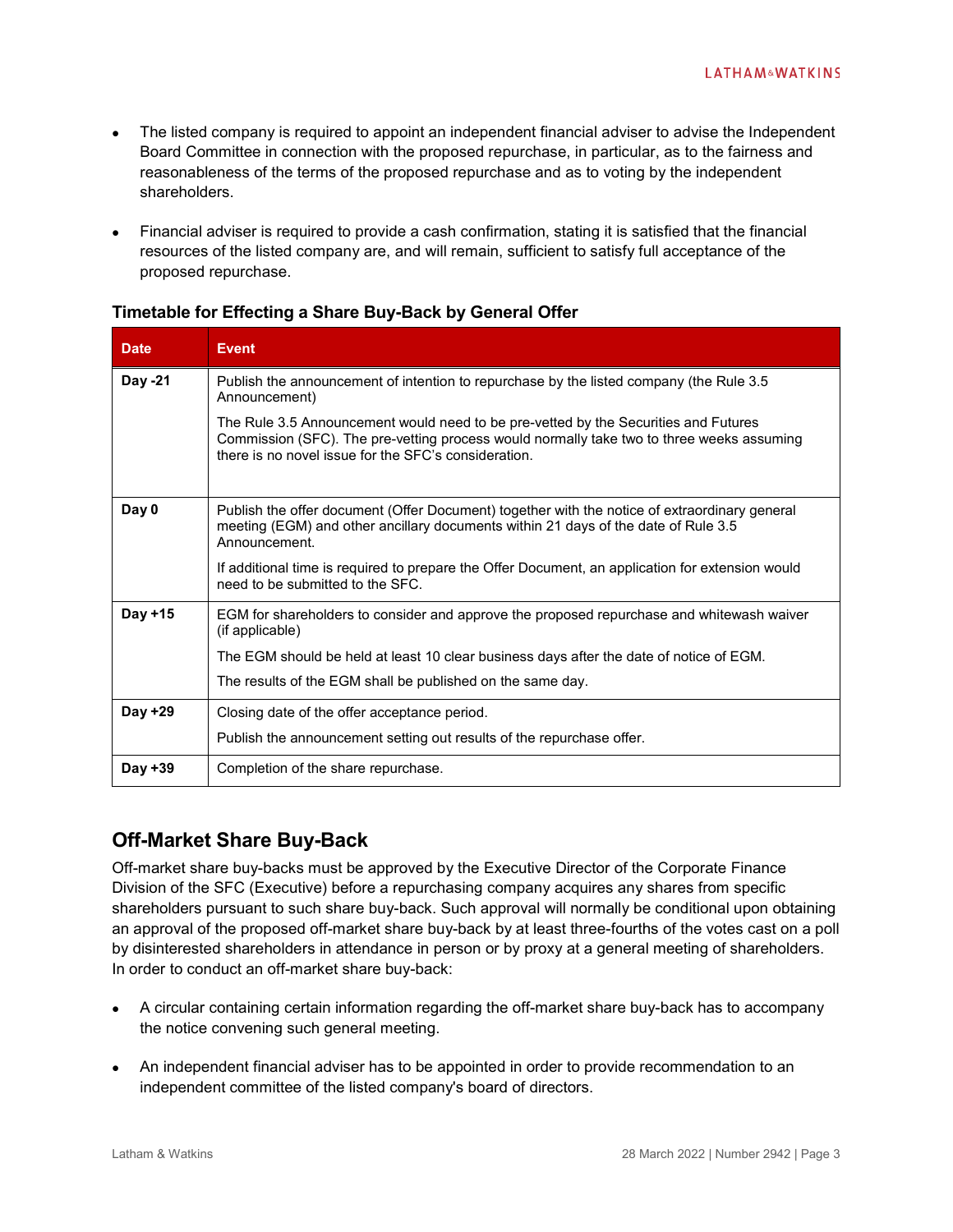In an off-market share buy-back, the offer to buy back shares is only available to a limited number of shareholders. The fact that the offer is not available to all shareholders and hence shareholders are not treated equally, warrants stringent requirements including approval from the Executive and a high voting threshold (75% of the disinterested shares) for shareholders' approval of off-market share buy-backs. As a result of such stringent requirements, off-market share buy-backs are not commonly seen.

### **Comparison of the Different Types of Share Buy-Back**

The table below sets out the key features of share buy-back by general offer, on-market share buy-back, and off-market share buy-back:

|                                | Share buy-back by general<br>offer                                                                                                                                                                                                                                                                                                                                   | <b>On-market share buy-</b><br>back                                                                                                                                                                                                                                                          | <b>Off-market share</b><br>buy-back                                                                                                                                                                                                                                                                                                                                |
|--------------------------------|----------------------------------------------------------------------------------------------------------------------------------------------------------------------------------------------------------------------------------------------------------------------------------------------------------------------------------------------------------------------|----------------------------------------------------------------------------------------------------------------------------------------------------------------------------------------------------------------------------------------------------------------------------------------------|--------------------------------------------------------------------------------------------------------------------------------------------------------------------------------------------------------------------------------------------------------------------------------------------------------------------------------------------------------------------|
| <b>Size</b>                    | No actual limit<br>$\bullet$                                                                                                                                                                                                                                                                                                                                         | Maximum of 10% of<br>$\bullet$<br>existing issued capital<br>may be repurchased in<br>any one year                                                                                                                                                                                           | No actual limit<br>$\bullet$                                                                                                                                                                                                                                                                                                                                       |
| <b>Shareholder</b><br>Approval | Approval by independent<br>$\bullet$<br>shareholders by a<br>majority of votes cast                                                                                                                                                                                                                                                                                  | Approved by the<br>$\bullet$<br>shareholders at the<br>AGM as part of the<br>general mandate by<br>way of ordinary<br>resolution                                                                                                                                                             | Approval from 75% of<br>$\bullet$<br>disinterested<br>shareholders                                                                                                                                                                                                                                                                                                 |
| <b>Regulatory</b><br>Approval  | No<br>$\bullet$                                                                                                                                                                                                                                                                                                                                                      | No<br>$\bullet$                                                                                                                                                                                                                                                                              | SFC approval is required<br>$\bullet$                                                                                                                                                                                                                                                                                                                              |
| Whitewash<br>Waiver            | Can apply for a<br>$\bullet$<br>whitewash waiver if share<br>repurchase will trigger<br>mandatory general offer<br>obligation                                                                                                                                                                                                                                        | Not applicable<br>$\bullet$                                                                                                                                                                                                                                                                  | Can apply for a<br>$\bullet$<br>whitewash waiver if<br>share repurchase will<br>trigger mandatory<br>general offer obligation                                                                                                                                                                                                                                      |
| <b>Price</b>                   | No price limit<br>$\bullet$<br>Independent financial<br>$\bullet$<br>adviser is required to<br>opine on the "fairness" of<br>the offer price                                                                                                                                                                                                                         | Purchase price cannot<br>$\bullet$<br>be higher by 5% or<br>more than the average<br>closing market price<br>for the five preceding<br>trading days on which<br>its shares were traded<br>on the Stock<br>Exchange                                                                           | No price limit<br>$\bullet$<br>Independent financial<br>$\bullet$<br>adviser is required to<br>opine on the "fairness" of<br>the offer price                                                                                                                                                                                                                       |
| <b>Disclosure</b>              | Rule 3.5 announcement<br>$\bullet$<br>Offer document<br>$\bullet$<br>containing information on:<br>Terms of the offer<br>$\overline{\phantom{0}}$<br>Change to the<br>$\overline{a}$<br>shareholding<br>structure before and<br>after completion of<br>the offer<br>Opinion of<br>independent financial<br>adviser<br>Opinion from<br>Independent Board<br>Committee | File report to the Stock<br>$\bullet$<br>Exchange no later<br>than 30 minutes prior<br>to commencement of<br>pre-opening trading<br>session on the next<br>business day<br>Details of repurchases<br>$\bullet$<br>made during the<br>financial year must be<br>disclosed in annual<br>report | Circular is required<br>$\bullet$<br>including information on:<br>Identity of the<br>$\frac{1}{2}$<br>proposed offeree(s),<br>description of its<br>business and<br>relationship with<br>offeror<br>Description of terms<br>and conditions of<br>the agreement<br>between the listed<br>company and the<br>proposed offeree<br>Reasons for the<br>share repurchase |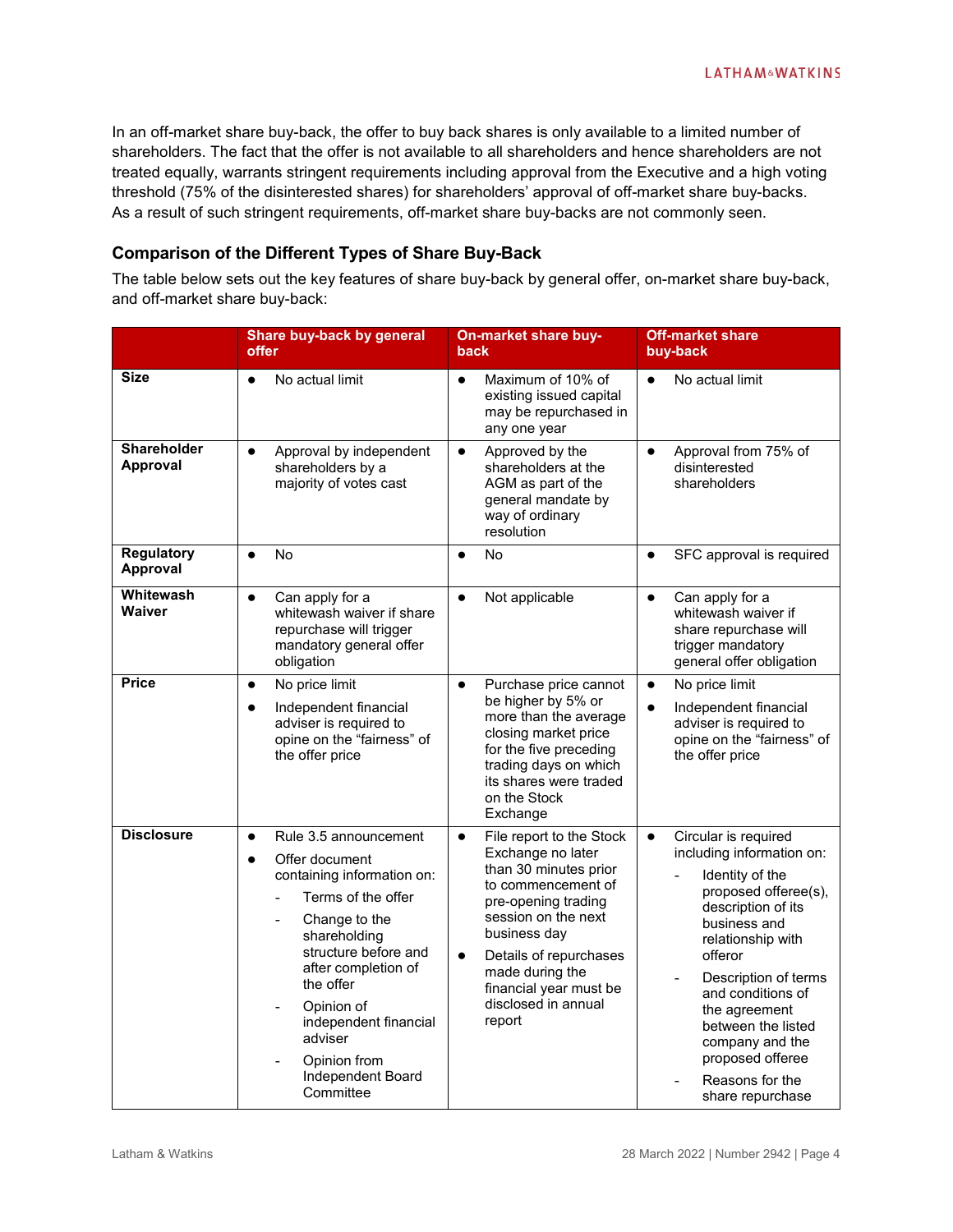|                                       | Share buy-back by general<br>offer                                                                                                                                                                                                                                                                                                                                                                                                                                                                           | <b>On-market share buy-</b><br><b>back</b>                                                               | <b>Off-market share</b><br>buy-back                                                              |
|---------------------------------------|--------------------------------------------------------------------------------------------------------------------------------------------------------------------------------------------------------------------------------------------------------------------------------------------------------------------------------------------------------------------------------------------------------------------------------------------------------------------------------------------------------------|----------------------------------------------------------------------------------------------------------|--------------------------------------------------------------------------------------------------|
|                                       | During the period from the<br>$\bullet$<br>date of the Rule 3.5<br>Announcement until the<br>completion of the<br>proposed repurchase,<br>shareholders holding 5%<br>or more of the issued<br>share capital of the listed<br>company and the financial<br>advisor(s) of the listed<br>company for the proposed<br>repurchase would be<br>required to publicly<br>disclose their dealings in<br>the company's securities<br>no later than 12 noon on<br>the business day following<br>the date of transaction |                                                                                                          | Opinion of<br>independent<br>financial adviser<br>Opinion from<br>Independent Board<br>Committee |
| Source of<br><b>Shares</b>            | All shareholders<br>$\bullet$                                                                                                                                                                                                                                                                                                                                                                                                                                                                                | Secondary market<br>$\bullet$<br>Cannot knowingly<br>$\bullet$<br>purchase from core<br>connected person | Specific sellers; can be a<br>$\bullet$<br>connected person                                      |
| <b>Other</b><br><b>Considerations</b> | No general blackout<br>$\bullet$<br>period<br>Requires appointment of<br>$\bullet$<br>independent financial<br>advisor<br>Cash confirmation is<br>required                                                                                                                                                                                                                                                                                                                                                   | Timing constraint:<br>$\bullet$<br>share repurchase<br>cannot be conducted<br>during blackout<br>periods | Requires appointment of<br>$\bullet$<br>independent financial<br>advisor                         |

Identifying whether or not a share buy-back is an off-market share buy-back is important. In a recent example, a listed issuer and a number of its directors and senior management were publicly censured and/or criticised by the SFC in March 2022 for failing to comply with Rules 1 and 2 of the Buy-back Codes in obtaining prior approval from the Executive before conducting and obtaining shareholders' approval for an off-market buy-back.

## **Whitewash Waiver**

If a shareholder's proportionate interest in the voting rights of the repurchasing company increases as a result of a share buy-back, such increase will be treated as an acquisition of voting rights for purposes of the Code on Takeovers and Mergers (the Takeovers Code). As a result, a shareholder or a group of shareholders acting in concert may obtain or consolidate control of a repurchasing company and thereby become obliged to make a mandatory offer in accordance with Rule 26 of the Takeovers Code if:

- Any person (or two or more persons acting in concert), either through a series of transactions over a period of time or not or otherwise, acquires 30% or more of the voting rights of a listed company.
- Any person (or two or more persons acting in concert) holding between 30% and 50% of the voting rights of a listed company, acquires additional voting rights and such acquisition increases their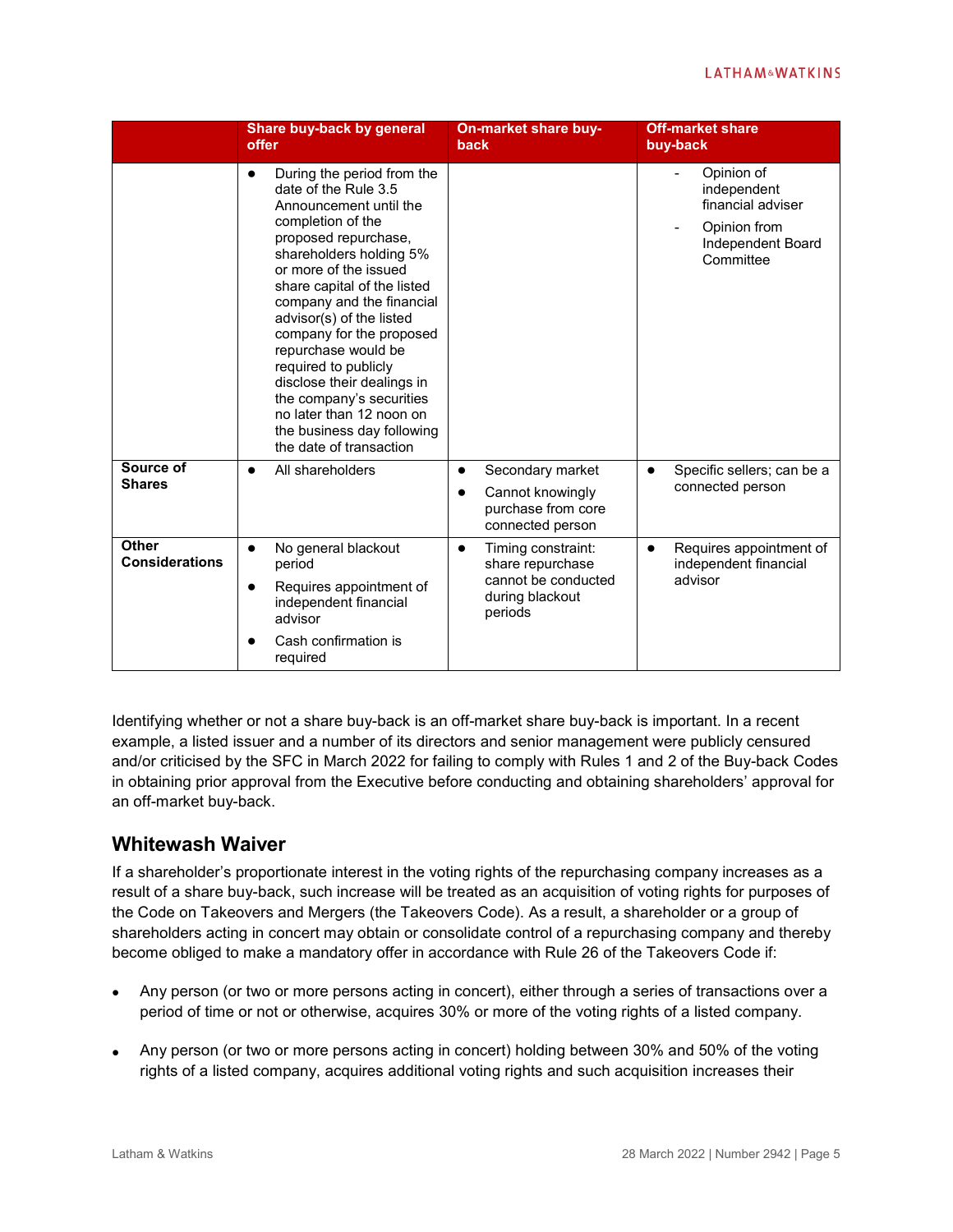collective holding of voting rights of the listed company by more than 2% from the lowest collective percentage holding of such persons in the 12 month period.

In such circumstances, the Executive should be consulted at the earliest opportunity. The Executive will normally grant a waiver from the obligation to make a mandatory general offer if:

- The Takeovers Code implications of the share buy-back are disclosed in the offer document.
- The share buy-back is approved in accordance with the applicable shareholder approval requirements of the Share Buy-backs Codes.
- The procedures applicable to a whitewash waiver set out in Note 1 on dispensations from Rule 26 of the Takeovers Code and Schedule VI is followed, including, amongst others:
	- The whitewash waiver and the share repurchase must be separately approved by at least 75% and more than 50% respectively of the independent votes that are cast either in person or by proxy at shareholders' meeting.
	- The person seeking the waiver must not execute any disqualifying transaction during the date six months prior to the announcement of the proposals, and up to and including the date of the shareholders' meeting.

In a decision by the Takeovers and Mergers Panel (Panel) dated 17 December 2003, the Panel considered a ruling in which the Executive found that Rule 32.1 of the Takeovers Code did not enable a whitewash mechanism to be used to waive mandatory general offer obligations triggered by on-market share repurchases. The Panel concluded that Rule 32.1 should not be interpreted so as to permit whitewash applications in respect of mandatory bid obligations triggered by on-market share repurchases. The Panel considered it was deliberate that whitewash waiver is only available to two specific types of share repurchases, namely share repurchases by general offer and off-market share repurchases.

## **Conclusion**

In determining the structure of the share back-buy and the method in which to conduct the share buyback, companies must consider a number of factors, such as the timing of the share buy-back, the size of the share repurchase, and whether a mandatory general offer obligation will be triggered as a result of the share repurchase.